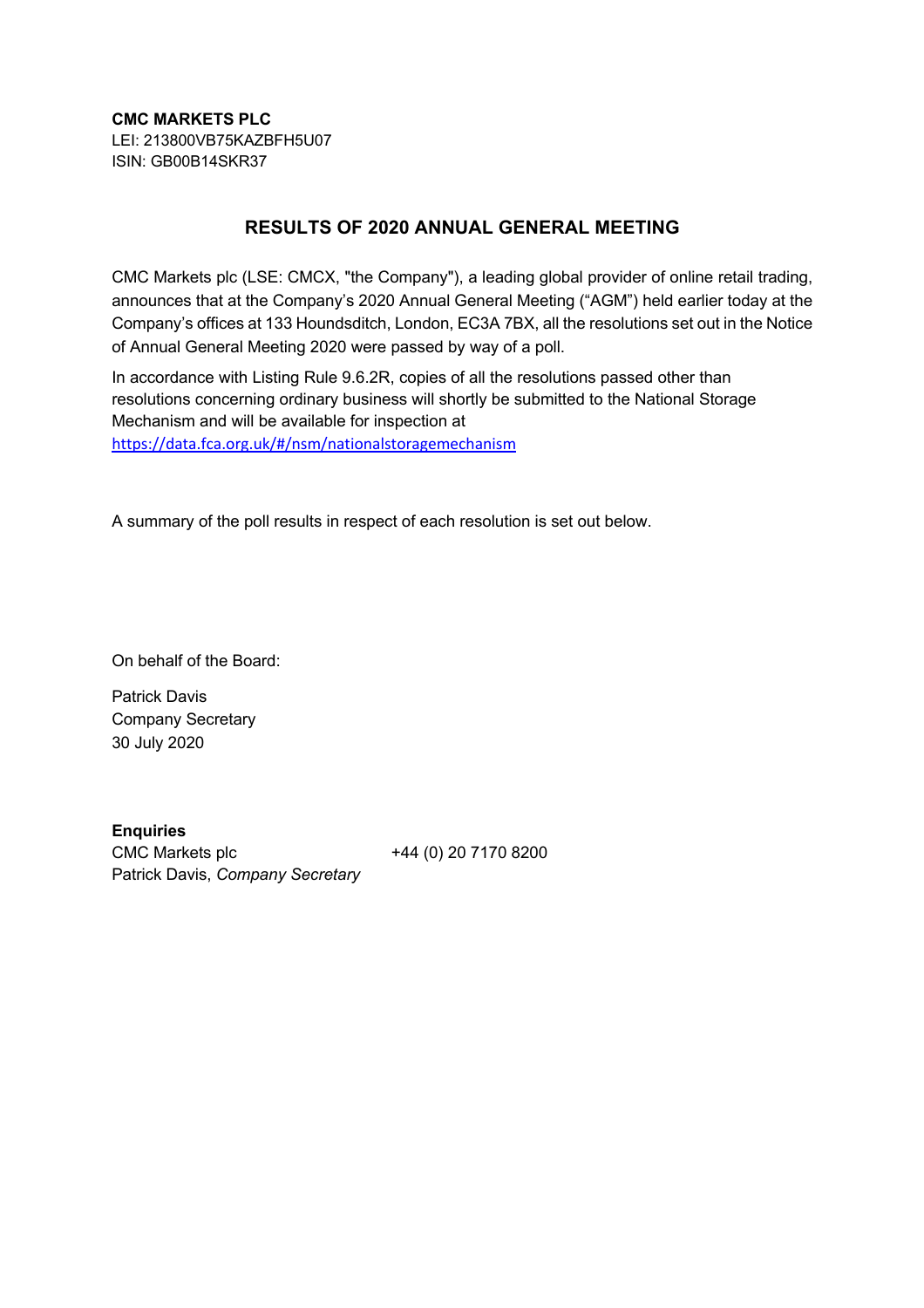## ANNUAL GENERAL MEETING – 30 JULY 2020

## VOTING RESULTS

|                | <b>Resolution</b>                                   | NUMBER<br>OF VOTES<br>FOR | %FOR   | NUMBER<br>OF VOTES<br><b>AGAINST</b> | % AGAINST | TOTAL<br>SHARES<br>VOTED | % OF ISC<br><b>VOTED</b> | WITHHELD<br>NUMBER<br>OF VOTES |
|----------------|-----------------------------------------------------|---------------------------|--------|--------------------------------------|-----------|--------------------------|--------------------------|--------------------------------|
| 1              | Receive accounts<br>for year ended<br>31-Mar-20     | 266,752,004               | 100%   | 11,503                               | 0.00%     | 266,763,507              | 91.76%                   | 77,550                         |
| $\overline{2}$ | Declare dividend<br>of 12.18p per<br>ordinary share | 266,838,743               | 100%   | 2,315                                | 0.00%     | 266,841,058              | 91.79%                   | 0                              |
| 3              | To re-elect<br>James Richards<br>as a Director      | 265,878,930               | 99.64% | 960,822                              | 0.36%     | 266,839,752              | 91.79%                   | 1,305                          |
| 4              | To re-elect Peter<br>Cruddas as a<br>Director       | 266,548,214               | 99.89% | 292,014                              | 0.11%     | 266,840,228              | 91.79%                   | 830                            |
| 5              | To re-elect David<br>Fineberg as a<br>Director      | 266,262,746               | 99.78% | 575,527                              | 0.22%     | 266,838,273              | 91.79%                   | 2,784                          |
| 6              | To re-elect Sarah<br>Ing as a Director              | 266,559,250               | 99.90% | 279,024                              | 0.10%     | 266,838.274              | 91.79%                   | 2,784                          |
| 7              | To re-elect Clare<br>Salmon as a<br>Director        | 266,559,250               | 99.90% | 279,825                              | 0.10%     | 266,839,075              | 91.79%                   | 1,983                          |
| 8              | To re-elect Paul<br>Wainscott as a<br>Director      | 266,272,993               | 99.79% | 566,082                              | 0.21%     | 266,839,075              | 91.79%                   | 1,983                          |
| 9              | To re-elect Euan<br>Marshall as a<br>Director       | 266,232,775               | 99.77% | 604,517                              | 0.23%     | 266,837,292              | 91.79%                   | 3,766                          |
| 10             | To re-elect<br>Matthew Lewis<br>as a Director       | 266,271,935               | 99.79% | 565,357                              | 0.21%     | 266,837,292              | 91.79%                   | 3,766                          |
| 11             | Re-appointment<br>of PwC as<br>auditor              | 266,838,395               | 100%   | 2,663                                | 0.00%     | 266,841,058              | 91.79%                   | 0                              |
| 12             | Authority to set<br>Remuneration of<br>auditor      | 266,826,448               | 99.99% | 14,610                               | 0.01%     | 266,841,058              | 91.79%                   | 0                              |
| 13             | To approve<br>Directors'<br>Remuneration<br>Report  | 265,351,313               | 99.44% | 1,484,243                            | 0.56%     | 266,835,556              | 91.79%                   | 5,501                          |
| 14             | Authority for<br>Directors to allot<br>shares       | 266,190,209               | 99.76% | 647,558                              | 0.24%     | 266,837,767              | 91.79%                   | 3,291                          |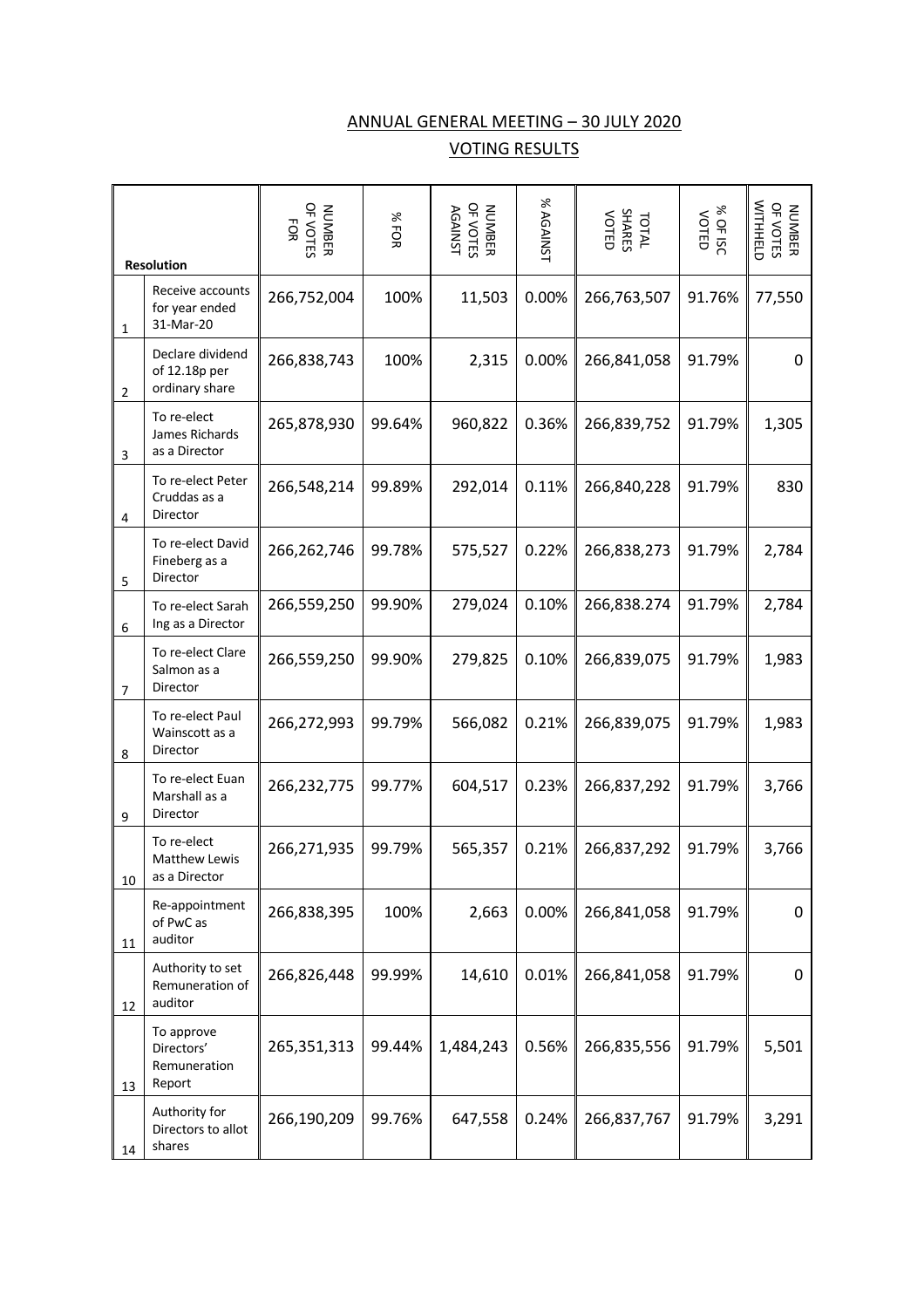| 15 | Dis-application<br>of pre-emption<br>rights                                                            | 266,834,849 | 99.99% | 2,117     | 0.00% | 266,836,966 | 91.79% | 4,092  |
|----|--------------------------------------------------------------------------------------------------------|-------------|--------|-----------|-------|-------------|--------|--------|
| 16 | Authority to allot<br>equity securities<br>in certain<br>circumstances<br>for specific<br>transactions | 266,822,177 | 99.99% | 14,788    | 0.01% | 266,836,965 | 91.79% | 4,092  |
| 17 | Authority for the<br>Company to<br>purchase own<br>ordinary shares                                     | 260,248,837 | 97.54% | 6,575,406 | 2.46% | 266,824,243 | 91.78% | 16,814 |
| 18 | Authority to call<br>a general<br>meeting other<br>than an AGM on<br>not less than 14<br>days notice   | 265,418,321 | 99.47% | 1,422,737 | 0.53% | 266,841,058 | 91.79% |        |

The Company also announces, in respect of resolutions 3 and 6 to 8, the result of the 'independent shareholders' vote on the election of independent Non-Executive Directors as follows:

| <b>Resolution</b> |                                                | 윾<br><b>NUMBER</b><br>ŠЯ<br><b>VOTES</b> | %FOR   | 윾<br><b>NUMBER</b><br><b>AGAINST</b><br><b>VOTES</b> | % AGAINST | TOTAL<br>SHARES<br>VOTED | % OF ISC<br>VOTED | <b>WITHHELD</b><br>읶<br><b>NUMBER</b><br>VOTES |
|-------------------|------------------------------------------------|------------------------------------------|--------|------------------------------------------------------|-----------|--------------------------|-------------------|------------------------------------------------|
| 3                 | To re-elect James<br>Richards as a<br>Director | 91,729,192                               | 99.64% | 960,822                                              | 0.36%     | 92,690,014               | 31.88%            | 1,305                                          |
| 6                 | To re-elect Sarah<br>Ing as a Director         | 92,409,512                               | 99.90% | 279,024                                              | 0.10%     | 92,688,536               | 31.88%            | 2,784                                          |
| 7                 | To re-elect Clare<br>Salmon as a<br>Director   | 92,409,512                               | 99.90% | 279,825                                              | 0.10%     | 92,689,337               | 31.88%            | 1,983                                          |
| 8                 | To re-elect Paul<br>Wainscott as a<br>Director | 92,123,255                               | 99.79% | 566,082                                              | 0.21%     | 92,689,337               | 31.88%            | 1,983                                          |